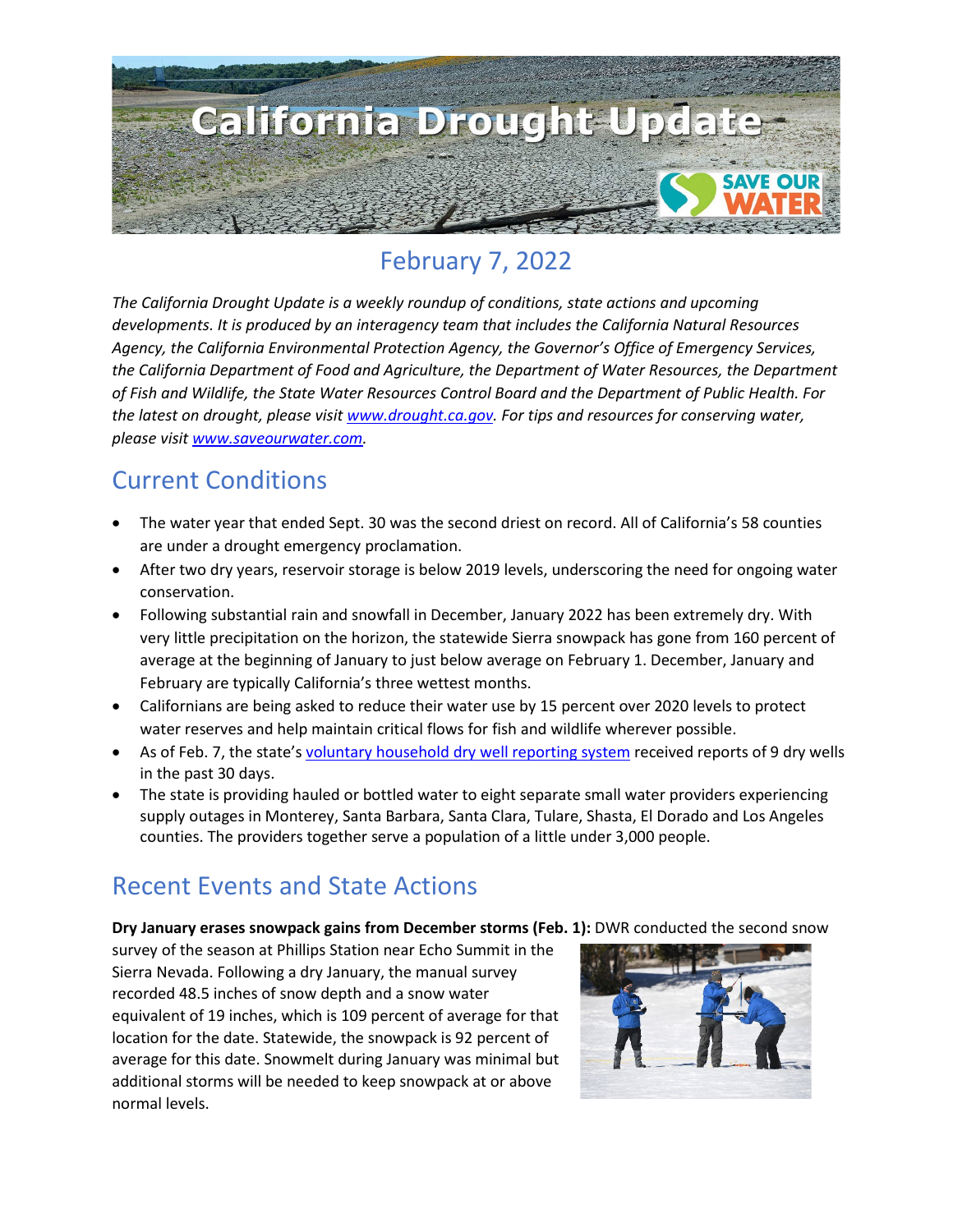**Californians reduced water use by 16.2 percent in December (Feb. 1):** Urban water suppliers reported a statewide average savings in water consumption for December 2021 of 16.2 percent compared to December 2020. That puts the cumulative statewide savings rate at 7.4 percent since July, when the Governor called on Californians to voluntarily conserve at least 15 percent. Strong precipitation in December contributed to the state's water savings by reducing the need for outdoor irrigation, a major factor in household water use. Regionally, the month saw a departure in prior months' trends, with the southern part of the state conserving more on average than the north. The North Coast, for instance, usually the leading region in conservation, had its lowest savings to date in December at 8.1 percent. In contrast, the South Coast, the most populous region, had its highest savings to date at 18.4 percent.

**Workshop held on drinking water needs assessment (Feb. 2):** The Water Board held a public workshop on the second annual SAFER Drinking Water Needs Assessment. Staff proposed changes to indicators used in the Risk and Affordability Assessment for public water systems, introduced a new combined methodology for the Risk Assessment for State Small Water Systems and Domestic Wells, and provided an overview of a cost estimate for Senate Bill 552 requirements. A webinar recording will be available soon on th[e program's website](https://www.waterboards.ca.gov/drinking_water/certlic/drinkingwater/needs) page.

**Bureau of Reclamation awards \$20.5 million to build drought resiliency (Jan. 28):** The U.S. Bureau of Reclamation has selected 13 projects in five states to receive \$20.5 million in grants to build long-term drought resiliency. The projects will leverage more than \$66.7 million in non-federal funding. In California, funding will go to projects sponsored by Bella Vista Water District (\$2 million), Casitas Municipal Water District (\$2 million), City of Fresno (\$293,450), Delano-Earlimart Irrigation District (\$2 million), North Kern Water Storage District (\$500,000), Rancho California Water District (\$2 million), San Bernardino Valley Municipal Water District (\$2 million), South Coast Water District (\$2 million), and South San Joaquin Municipal Utility District (\$2 million). Project details can be found on the Bureau's [Drought Response Program webpage.](https://www.usbr.gov/drought/)

**Curtailments adjusted (ongoing):** The Water Board lifted curtailments in most watersheds following December's storms, but dry conditions in January and February have led to re-imposition of curtailments in some areas. Curtailments have been suspended in the Russian River and Shasta River watersheds through the end of February. Curtailments are currently suspended in the Scott River through Feb. 11 but flows are dropping rapidly and curtailments may be reimposed in the next few days. Curtailments have been reinstated in a few sub-watersheds of the Delta watershed. It is likely that additional curtailments will be reinstated in the Delta watershed soon if conditions remain dry. Water Board staff will continue to adjust curtailment orders as conditions change.

**Save Our Water ramping up for next phase (ongoing):** After a dry January, and with no storms on the horizon, Save Our Water is preparing new messages and content that focus on engaging Californians with compelling reasons to save water, particularly outdoors, while taking care of trees. Save Our Water also recently launched a monthly newsletter with tips and news. Subscrib[e here.](https://saveourwater.com/en/Subscribe-to-Newsletter?utm_medium=email&utm_source=govdelivery)

# Tribal / Local Actions

• **Tribal governments:** Tribal emergency drought proclamations as reported by Cal OES to date: Buena Vista Rancheria of Me-Wuk Indians, Karuk Tribe, Resighini Rancheria, Tule River Indian Tribe, Yurok Tribe, Wiyot Tribe.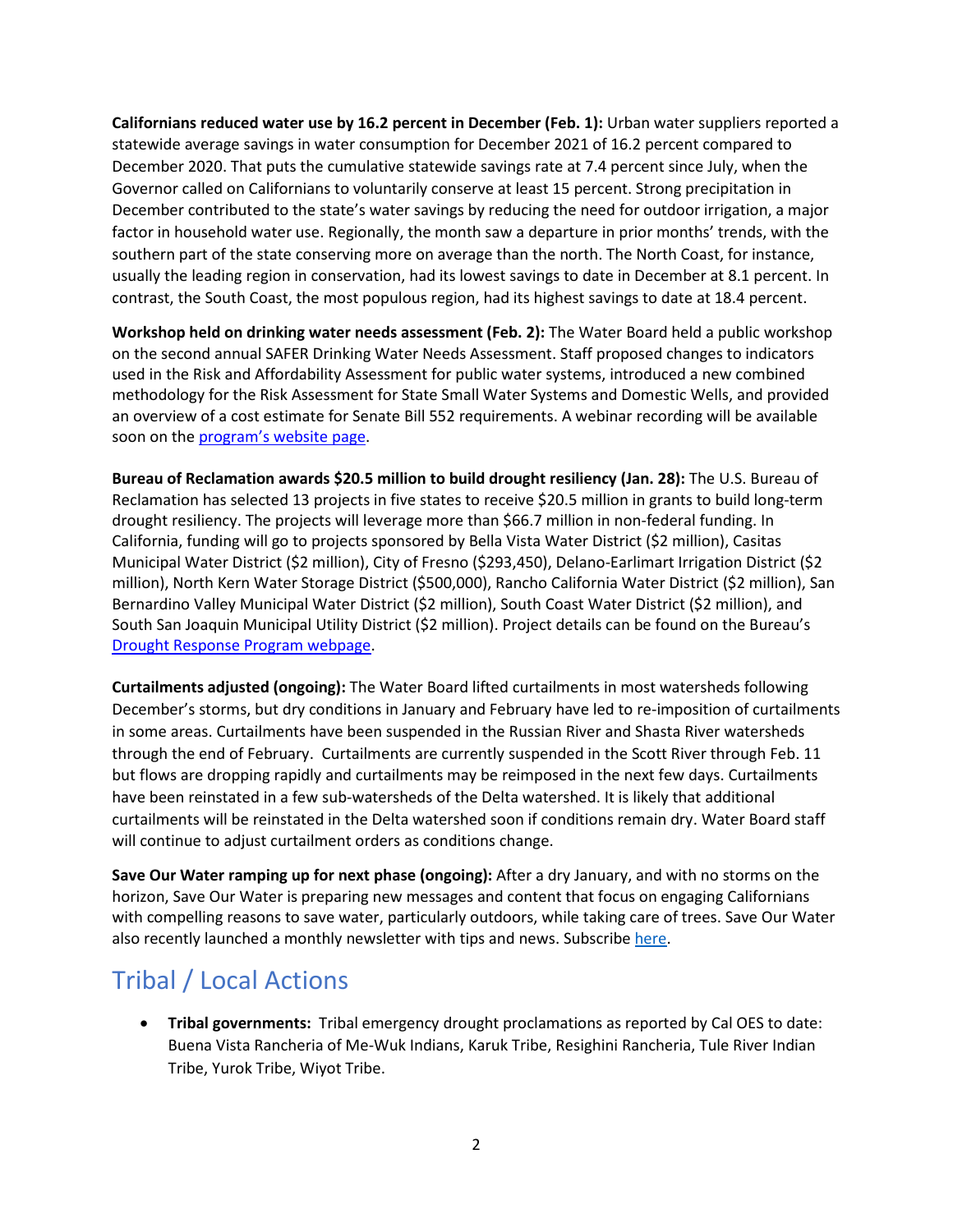- **Local government:** Local emergency drought proclamations as reported by Cal OES to date: Butte, Colusa, Fresno, Glenn, Humboldt, Lake, Marin, Mendocino, Modoc, Napa, Nevada, San Joaquin, San Luis Obispo, Santa Barbara, Santa Clara, Siskiyou, Sonoma, Tulare, Tuolumne, Yolo.
- **Water suppliers:** The following public water suppliers have imposed mandatory water use reductions on customers, according to information voluntarily provided to the Association of California Water Agencies and / or recent announcements. The list likely is not comprehensive:
	- o Alameda County Water District mandatory water use restrictions aimed at reducing water use by 15 percent.
	- o Brooktrails Community Services District usage cap of 9,000 gallons per month, all customers
	- o Indian Wells Valley Water District 20 percent
	- o Marin Municipal Water District 40 percent
	- o Mendocino County Russian River Flood Control and Conservation Improvement District – 40 percent
	- $\circ$  Modesto Irrigation District irrigation allocation capped at 36 inches per acre
	- o Montague Water Conservation District 95 percent
	- o Nevada Irrigation District 20 percent
	- o Reclamation District 1500 25 percent
	- o Richvale Irrigation District 50 percent
	- o City of Santa Rosa 20 percent
	- $\circ$  Westlands Water District no outdoor water use by municipal and industrial customers
	- $\circ$  Zone 7 15 percent

The following private water companies have imposed a 15 percent mandatory water use reduction:

- o San Jose Water Company, with drought surcharges for excessive water use
- o Great Oaks Water Company, with drought surcharges for excessive water use
- o California-American Water Company (in the Larkfield and Geyersville districts of Sonoma County, as well as the Los Angeles and San Diego districts of the respective counties, with fines for non-essential water use)
- o Cold Springs Water Company in Tuolumne County
- o North Gualala Water Company in Sonoma County

### Upcoming Decisions / Milestones

**Hearing planned on Water Loss Performance Standard Regulation:** The Water Board will conduct a public hearing **Feb. 10** on a proposed regulation on water loss performance standards. The public hearing will provide a detailed overview of the proposed regulation, overall framework, timeline, and proposed requirements. The hearing will be preceded by a staff presentation summarizing the proposed regulation, followed by an opportunity for the public to ask questions. While a quorum of the Water Board may be present, the Board will not take formal action at the public hearing. Agenda and information are on the [program's web page.](https://www.waterboards.ca.gov/drinking_water/certlic/drinkingwater/rulemaking.html)

#### Key Data Points and Resources